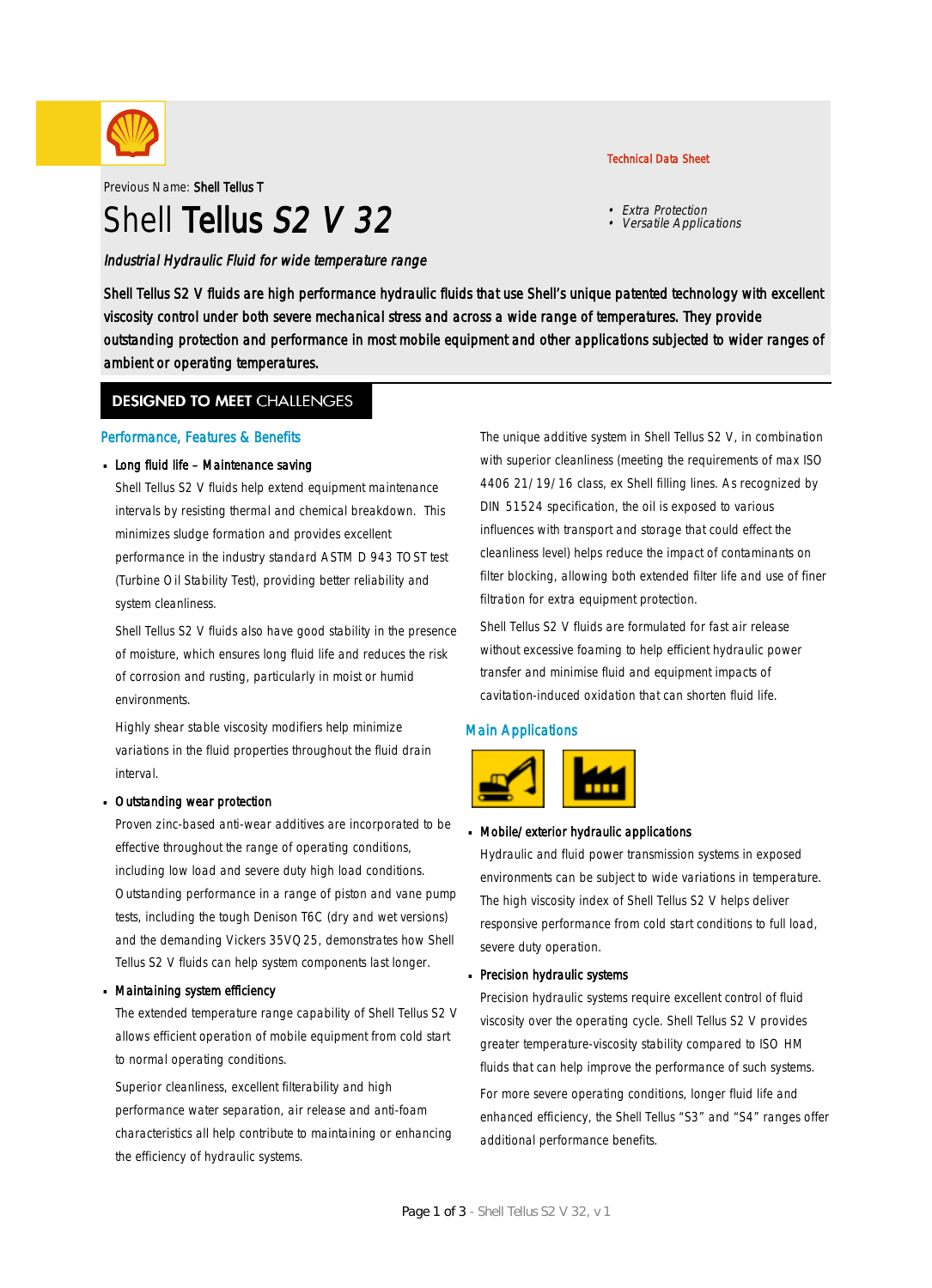#### Specifications, Approvals & Recommendations

- Denison Hydraulics (HF-0, HF-1, HF-2)
- Cincinnati Machine P-68 (ISO 32), P-70 (ISO 46), P-69 (ISO 68)
- **Eaton Vickers M-2950 S**
- **Eaton Vickers I-286 S**
- Swedish Standard SS 15 54 34 AM
- $\blacksquare$  ISO 11158 (HV fluids)
- **AFNOR NF-E 48-603**
- $-$  ASTM 6158-05 (HV fluids)
- DIN 51524 Part 3 HVLP type
- $-$  GB 111181-1-94 (HV fluids)

For a full listing of equipment approvals and recommendations, please consult your local Shell Technical Helpdesk, or the OEM Approvals website.

#### Typical Physical Characteristics

#### Compatibility & Miscibility

## Compatibility ·

Shell Tellus S2 V fluids are suitable for use with most hydraulic pumps. However, please consult your Shell Representative before using in pumps containing silver plated components.

## - Fluid Compatibility

Shell Tellus S2 V fluids are compatible with most other mineral oil based hydraulic fluids. However, mineral oil hydraulic fluids should not be mixed with other fluid types (e.g. environmentally acceptable or fire resistant fluids).

## Seal & Paint Compatibility

Shell Tellus S2 V fluids are compatible with seal materials and paints normally specified for use with mineral oils.

| <b>Properties</b>          |                  |             | Method           | Shell Tellus S2 V |
|----------------------------|------------------|-------------|------------------|-------------------|
| <b>ISO Viscosity Grade</b> |                  |             | <b>ISO 3448</b>  | 32                |
| <b>ISO Fluid Type</b>      |                  |             |                  | <b>HV</b>         |
| <b>Kinematic Viscosity</b> | $@-20°C$         | cSt         | ASTM D 445       | 1300              |
| <b>Kinematic Viscosity</b> | @40 $^{\circ}$ C | cSt         | ASTM D 445       | 32                |
| <b>Kinematic Viscosity</b> | @100°C           | cSt         | ASTM D 445       | 6.1               |
| <b>Viscosity Index</b>     |                  |             | <b>ISO 2909</b>  | 143               |
| <b>Density</b>             | @15°C            | kg/l        | <b>ISO 12185</b> | 872               |
| Flash Point (COC)          |                  | $^{\circ}C$ | <b>ISO 2592</b>  | 210               |
| <b>Pour Point</b>          |                  | $^{\circ}C$ | <b>ISO 3016</b>  | $-39$             |
| Dielectric Strength*       |                  | kV          | ASTM D 877       | $>30$             |

These characteristics are typical of current production. Whilst future production will conform to Shell's specification, variations in these characteristics may occur.

\* Dielectric strength value applies only to "point of manufacture" at a Shell authorized manufacturing facility. As with all hydraulic fluids,

contamination with water or particulate leads to a reduction in dielectric strength.

#### Health, Safety & Environment

■ Guidance on Health and Safety is available on the appropriate Material Safety Data Sheet, which can be obtained from http://www.epc.shell.com/

## • Protect the Environment

Take used oil to an authorised collection point. Do not discharge into drains, soil or water.

#### Additional Information

## ■ Advice

Advice on applications not covered here may be obtained from your Shell representative.